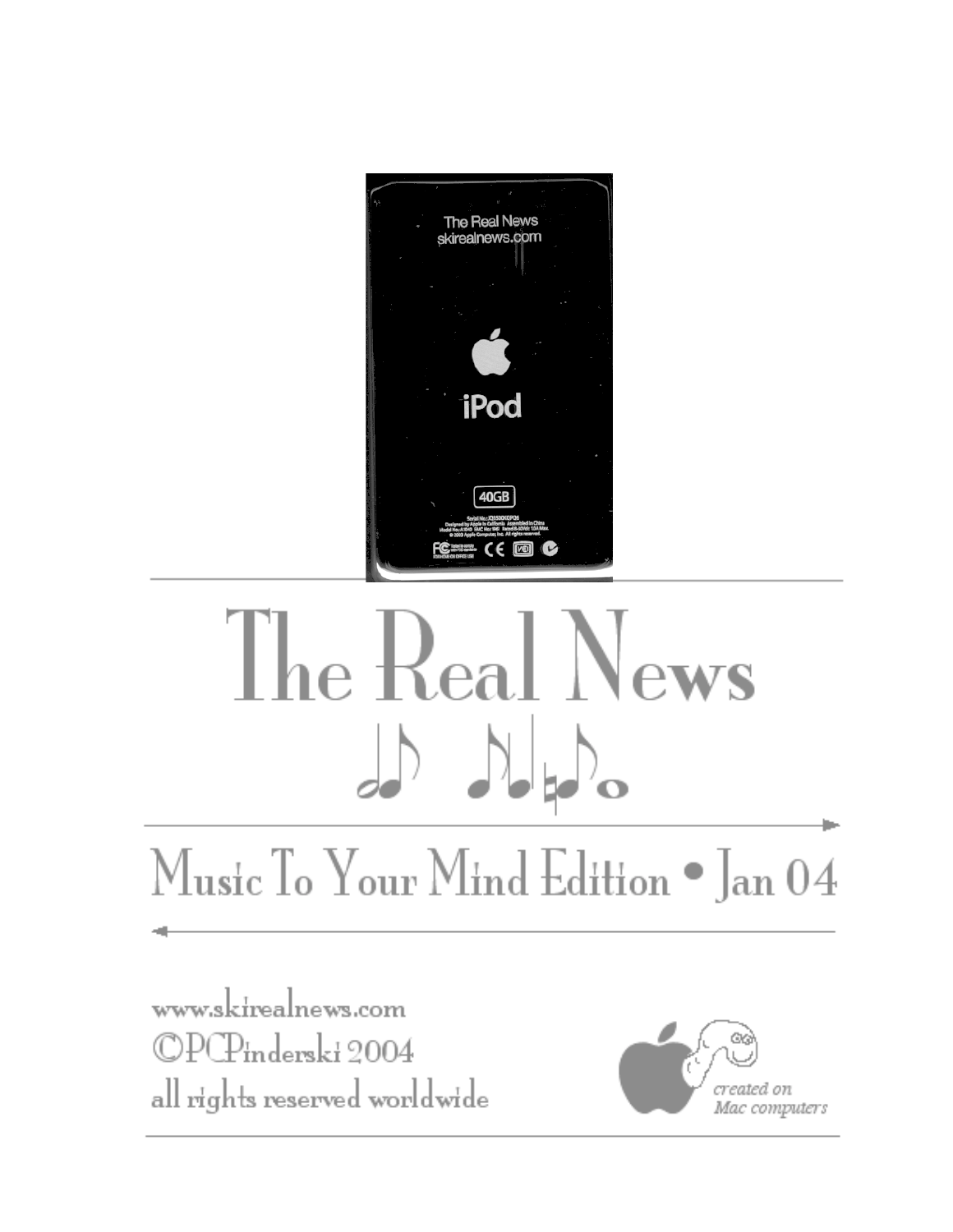

### REM Sleep & Other Notes of Note

Another year down the drain. The strains of REM are pouring from the front iMac speakers on New Year's Day evening to the beat of the clicks of the Apple keyboard. 2003 was fairly black and white but there was an awful lot of gray in between. Retrospective resolve is the sleep deprivation of the annual adult all-nighter. By midnight the neighborhood is rocked by the sounds of fireworks. When that pyromaniac tradition began, who knows. It died down because of the subfreezing temp keeps the clowns from roaming the rooflines for unlit Roman candles. Forgetting to reset the alarm clock means only a few hours of deep sleep. Even the non-drinker has blurry eyes from the lack of sleep. It should be the one day to vegetate, but the retailers have crowed about 60% off sales, so the traffic around town is buzzing like its the holiday season. Who needs to fight more crowds on one of the few days off of the year. More money down the drain.

Just like drains, brains get stuffed with ideas. The blockage leads to volcanic results. There are currently three Real News editions in progress. Either the editor is getting scatter-brained or he is in the midst of such a creative blizzard that should lead to some form of prior restraint. If we are lucky.

The year ended with more audio CDs being piled around the computer workstation. Background music has become the workhorse of the keyboard hack writer. Force feed the bioelectrical impulses to cross both hemispheres to create something original, funny or insightful. Music. That's the key to unlock the next twelve months.

### Question of the Year

#### Why Listen At All?

With all the litigation about music downloads, copyright infringement suits, and blanket subpoenas on telecom companies by the RIAA, the basic question that is never raised in these discussions is why do we listen to music in the first place?

Music is a universal component of all human cultures and society. But the beginnings of music is not well documented and it has only been recently explored to its origins. It is still not clear why music developed into what we hear today.

All events of man can be classified into four basic categories of behavior: eat, drink, procreate and rest. One theory believes that music may be an off-shoot of primitive birdsong; or animal behavior as a way of stalking and hunting prey by luring the animal closer to the group's position.

Or it could have been learned behavior- watching other animals communicate by cackles and warning signs. Humans applied this knowledge and adapted it using rudimentary logic to communicate between themselves during the hunt, thereby covering more ground and making it easier to capture food.

Even current hunters feel that they become one with nature during the long time in the field waiting for a strike. They learn the telltale signs of animal trails, scent on the wind, where animals breed or feed, and where to wait under the cover of brush.

After a lightning strike, primitive man may have found that cooked meat was easier to digest than raw. They learned to capture fire and use it as a tool. They also could have learned that guttural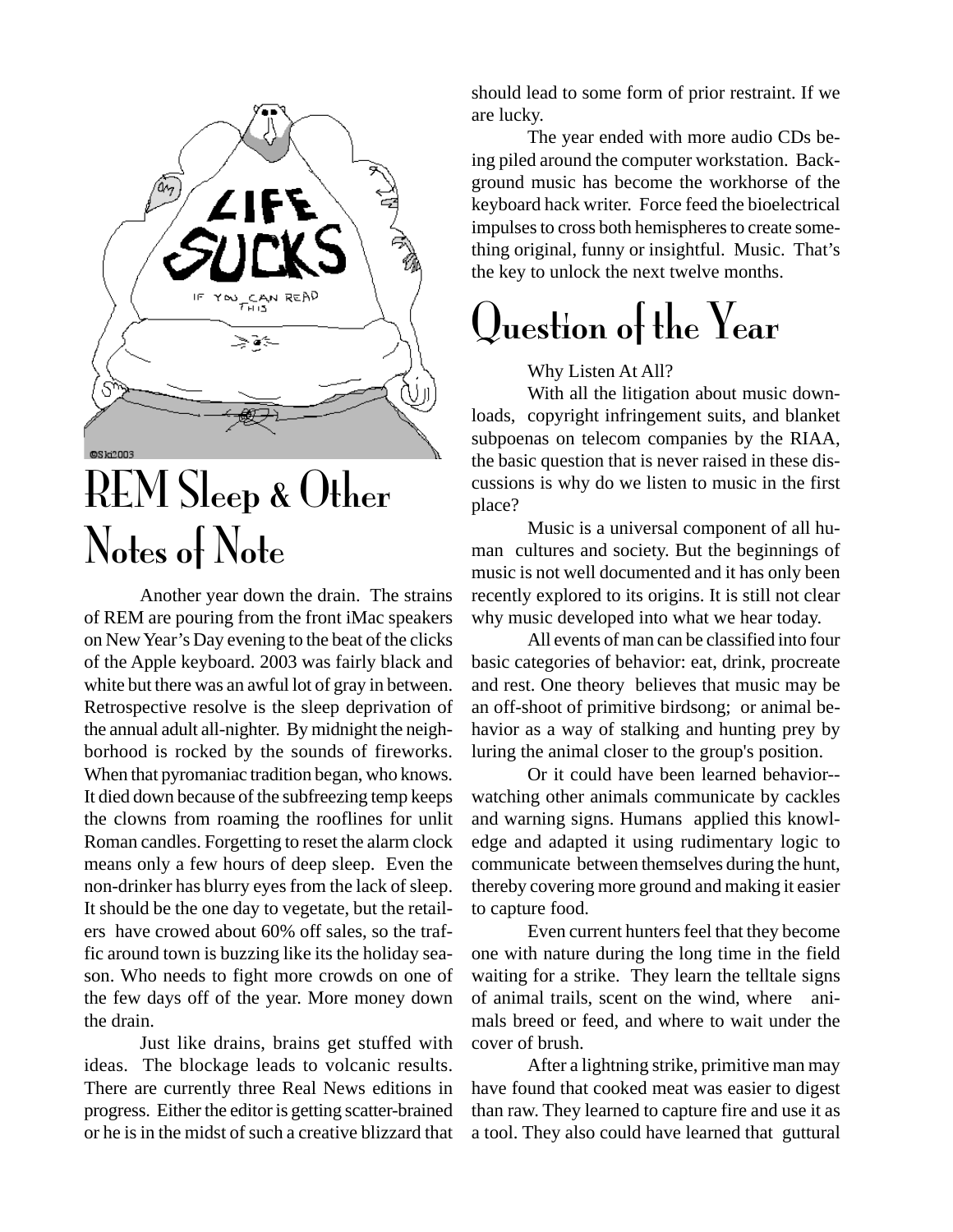sounds could also be used as a tool to communicate basic emotions or commands in their highly dependent, self sufficiency bands.

It may also be as simple as being accustomed to the noise in one's own environment. The jungle and forest sounds or the insects, birds or the wind change during the day and night. A natural orchestra of different instruments probably could be heard at any moment. People get used to sounds around them. In your own home, the creaking sounds of the roof rafters, or the drips in the gutter during a light rain, or the noise of the furnace firing its cycle, do not disturb your sleep because you are used to them. However, if you are spending a night in a new, strange place, the noises are differently and it takes time to adjust to them. Sometimes, the loud, strange sounds or sudden noises lead to unrestful sleep.

Another theory on music believes that the bio-neurologic brain activity is similar to mathematical problem solving. One could equate that music and math/problem solving may have had a similar historic root in primitive times. It is possible that music increased the logic transmitters in the human mind or created pathways like modern computer programs create nodes and modules through subroutines.

People have always multitasked when doing routine tasks. It is easy to understand a man humming a tune while whittling a stick or making a spearhead. It is easy to understand a woman humming a tune while washing cloth on the river rocks. It was early mental exercises during routine, mundane tasks.

If early man was aware that he could control noises like the animals around him, he could manipulate them to his advantage. He could use the volume or tone to show emotion, leadership, or displeasure. He could use noise to scare off predators. In combination with hand festers, a simple form a communication between tribe members could easily be created and understood. Through this interaction, working in groups, the need would have arisen to communicate to others what the leaders had learned. What rocks made good spearheads; how to capture a prey; where to

build camp; where is good water. Communication needs to be understood but also remembered in order to have lasting value.

Nursery rhymes. Even as adults, we remember them. It is a part of our lives. It is a part of our generation's oral history. Rhymes are easy to remember than complex textual passages. Music may have been the first means of creating an oral history to be passed from generation to generation in order to increase their chances of survival. It must have been found to be a powerful tool. We still use music rhymes to quiet crying infants.

We use music or lyrics to impress the opposite sex. We use music on dates and to celebrate good times. We still use background music to create a peaceful mood prior to falling asleep at night. This may have been the foundation of creating a society's culture, a shared vision of thoughts, ideas and customs.

 In today's society, music is in the background of everyday events. In an office, in an elevator, at a restaurant, in a store, in a car, in a bar, or during a movie. But the real test of music today is that it "marks" the times in people's lives. The key events of our lives are marked by the background music we listened to at the time: in high school, your first concert, weddings to funerals.

Music always seems to be lurking around us, like the sounds of the primitive forests. Modern music may be a substitute for the sounds that surrounded primitive man. We use music in the background of our daily work routines. We use it to relax after work. We incorporate the sounds and lyrics over the spectrum of human behavior. Music could have the purpose as acting as an equilibrium balance between our unconscious mind when we are processing tasks in our conscious mind. Music could be the trigger mechanism for the last function of man: rest.

 So with all the noise of who owns or who should control music on the Internet, there is still the open question which has no clear explanation: why do we listen to music in the first place? If we can answer that complex question, the matter of royalties would seem de minimis.

(Reprint from December, 2003 edition of **cyberbarf**. www.cyberbarf.com)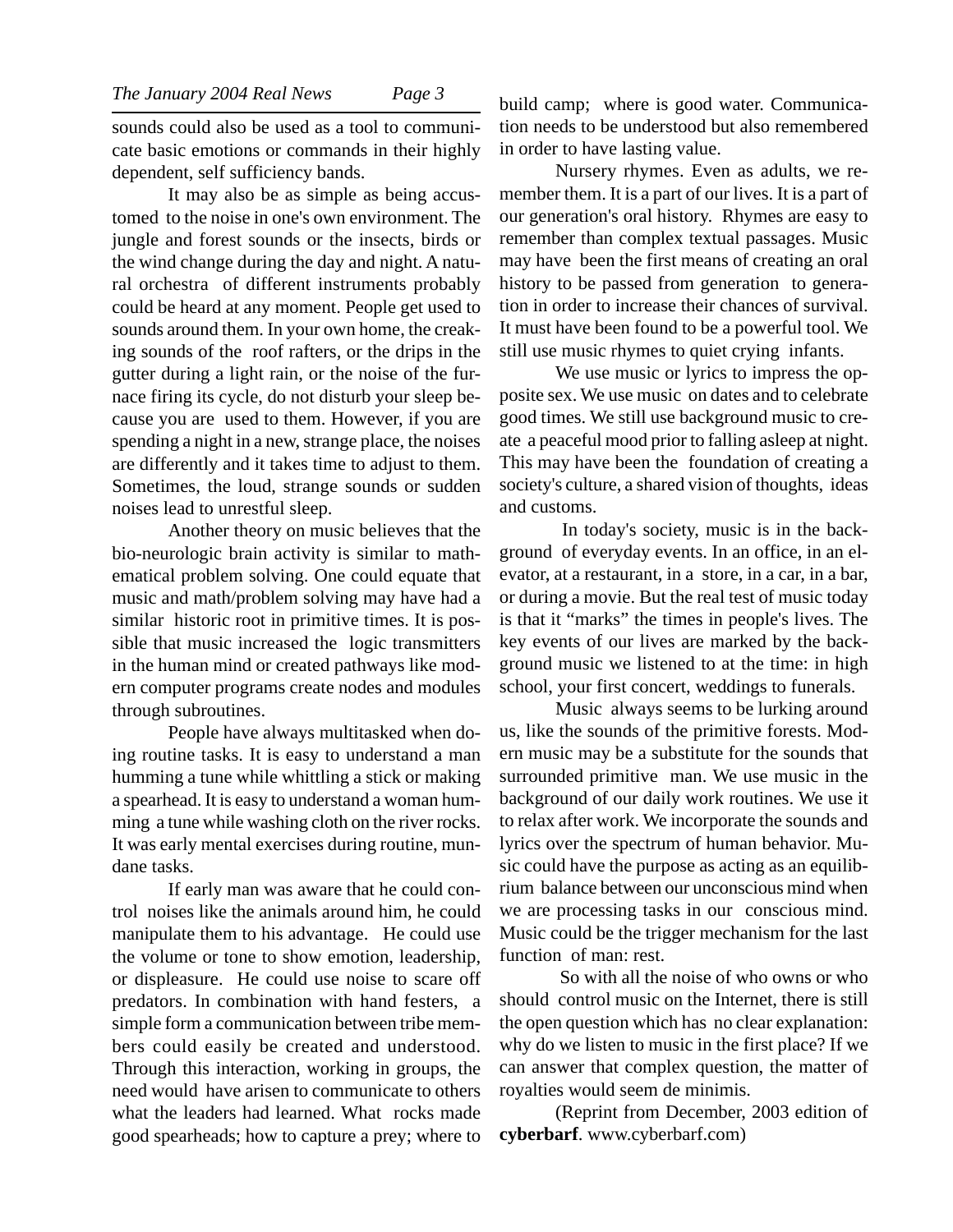### The Sound of Rain on Mud

The consolidation of the radio licenses by a few large media companies has killed the independent, free spirit, open music programming of local stations. Syndicated shows gather more national advertising revenue. Talk is cheap. Sports is cheap, too. And host after host speaks to the same topics ad nauseam.

It is executive powerplay that leaders have to change things in to their own image. Right or wrong. Radio is so plain boring vanilla it is unlistenable. Professionals used to have the talent to mix music to entertain. Now, canned programs have mainstreamed elevator music to the masses. The corporate lock-step is even apparent at each commercial break--- all the stations are hitting their ads at the same time now. Even if you flip from one station to another, you get commercials. Sometimes, when media companies own seven stations in the same market, the same commercials you were fleeing from in the first place.

Radio used to be the fastest medium. Live. Spontaneous. It was the choice for daily news. But with cut-backs and push call letter segments, local news is feeble at best. The Internet is quickly gaining on the access speed that radio had commanded over its television and newsprint brethren.

But major media is following its own herd mentality into their self-created tar pit. The business plan most copied to death is MTV. The Cult of the Wandering Teen Disposable Income Tribe. Music videos were a new music medium in the early 1980s. A unique blended artform. MTV had cornered the market when it launched. But over the years, the network has turned its focus to its own dumb reality programs, game shows and melodramas. Pushed aside, to other cable signals, and now off most viewers radar, are the music videos. MTV could stand now for Moronic Television.

So the regular networks and radio opera-

tors are trying to adapt the MTV model to their dying businesses. And they are failing. Because they are missing the point.

The kids wanted their music. Since MTV or their local FM stations did not give what they wanted to hear, they went to the Net and traded burns on Napster. The pundits still scratch their heads on why ratings are in free fall. Youth is abandoning the traditional media outlets because they are not meeting their personal consumption demands.

Only the dumb get sucked into the new strategy of force feeding new stars to the market. American Idols of the world are taking unknowns (signed by the producers to record deals before the show casts) and proclaiming them superstars. Meanwhile, garage bands that have been playing for years, on the cusp of their first big break, are drowned out by the corporate mannequin recording contract cross-marketing crossfire. The big labels are owned by the big media companies that own the radio and television stations. Their own contract acts will get priority over a new independent sound.

It is also why the traditional bean counters are so against music swapping and the rise of the digital age of music. People are getting used to programming their own music. On portable players. They really don't need the professional music director to que a playlist for their daily consumption. One iPod can store more than a YEAR of personal song selections. Freedom. Freedom from the forced limited playlists of the national radio stations, or the marginal next "superstar" teen singer.

Even the bands are thinking out of the box. Do they really need a label to record, distribute or sell an album? No. Technology has advanced to a price point where a home computer media center can substitute for a 144 track studio. Burn a demo CD; upload a website; get on a music service site; watch your music spread by word of mouth. You may not make the quick rich megabuck, but at least its an honest accounting of your work.

So old school music vendors are getting stuck in the mud. It really couldn't happen to a nicer class. Sorry, no rope for y'all.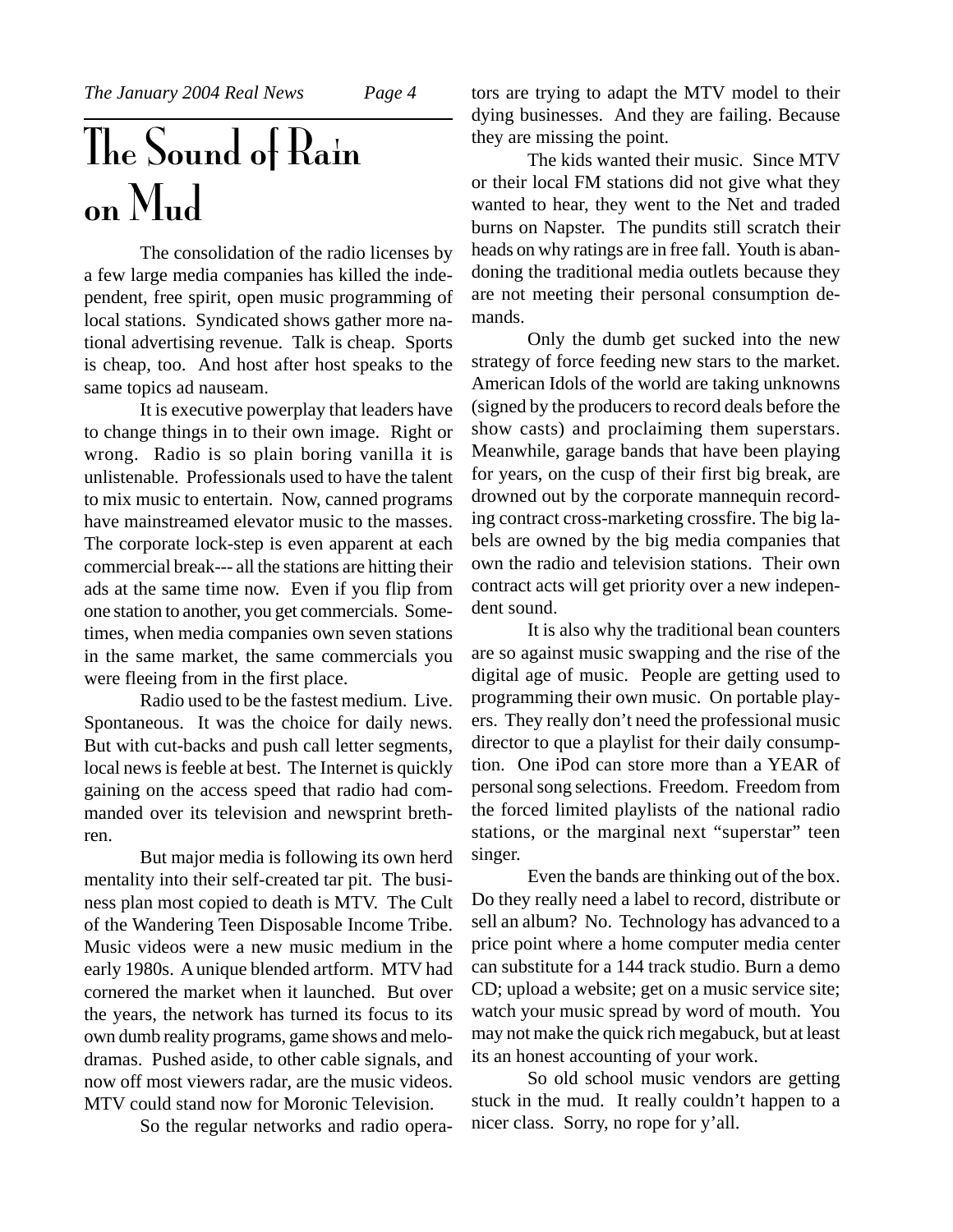### Face The Music

The louder the Democrats scream into the media cameras the more silent the Campaign becomes.

Howard Dean has the "creepiness" of a dumb Clinton; he will say anything to collect money in his coffers.

Dick Gephardt is the old Dem union Howdy Doody puppet with tangled strings and bitterness of losing his power in the House.

Joe Lieberman is the preachy second banana with the large knife in his back courtesy of his former pal, Al Gore.

John Kerry married money to spend it on his own political pong game of issue changes, backsteps and outright tripping over himself.

John Edwards is the rich lawyer who is still unknown in his own home state and has a message as compelling as a UHF station sign-off signal.

Carol Moseley Braun is now the career unelectable politician who professionally campaigns in order to collect special interest money so she does not have to get a real job in the private sector.

Wesley Clark is the DNC's strawman to stop Dean's independence streak from upsetting the soft money Clinton funding raising machine.

Al Sharpton is the trying to be a Jesse Jr. without a playbook, a political base, but with a talk show host always on speed-dial.

The Democratic party is crumbling in front of the candidates eyes but no one can see it because they are blinded by the white reflected light of the White House. No candidate has a viable issue. They are repeating their sound bites that they'd make a better president than George W. Bush.

The Democrats were a conglomeration of small special interest groups, outcasts, downcasts and blue collar workers, against the perceived white upper class Republican bosses. The Holy Grail is the misty admiration of the FDR era of government solving every man's problems.

People are beginning to realize that for the

past two generations, for every issue raised by the Democrats, from spending millions to now billions to "solve" the problem, the problem still persists. Or the problem is getting worse. The new solution? Throw more money at it. More bureaucracy.

Public education was and still is a local issue. But it has been transformed into the heartbeat of a federal extortion of grant and revenue sharing money.

The roles are the same; the names are just different. Dean is the McGovern outsider; Gephardt is the union candidate; Lieberman the academic Eastern liberal; Kerry is New England progressive; Edwards is the new South democratic businessman; Sharpton is the minority candidate; and Clark is the national Democratic machine candidate. You can find the same cast of characters in the ill-fated 1988 election.

In 1988, the presidential candidates were called the Seven Dwarfs. Gary Hart, Joseph Biden, Al Gore, Bruce Babbitt, Dick Gephardt, Paul Simon, and Jesse Jackson. Michael Dukakis won the nomination and ran a horrid campaign against George Bush. The Dems thought that they had the chance to pounce on the post-Reagan America and push their agenda: against foreign intervention in South America, tax cuts for the rich, big spending projects in home states, excesses of corporate takeovers, the post-stock market crash and job losses to foreign companies. The same national issues of defense spending, the Mideast, the environment, health care, social security have been recycled in each election cycle. Sixteen more years have past and none of those issues has been solved. Because people may finally realize they are unsolvable by the federal government. All the promises to do so are false, illusory and pipe-dreams.

The generational drumbeat of political rhetoric is like a death march to the polls. People are apathetic. People are troubled. People are more worried about getting by without losing their jobs, their savings or their home in a mortgage default. They view politicians with the same glace as a pile of maggots crawling over a garbage dumpster.

There is no difference between the parties. Bush has spent more than any Democrat would have wet dreamed. But not on Dem pet projects.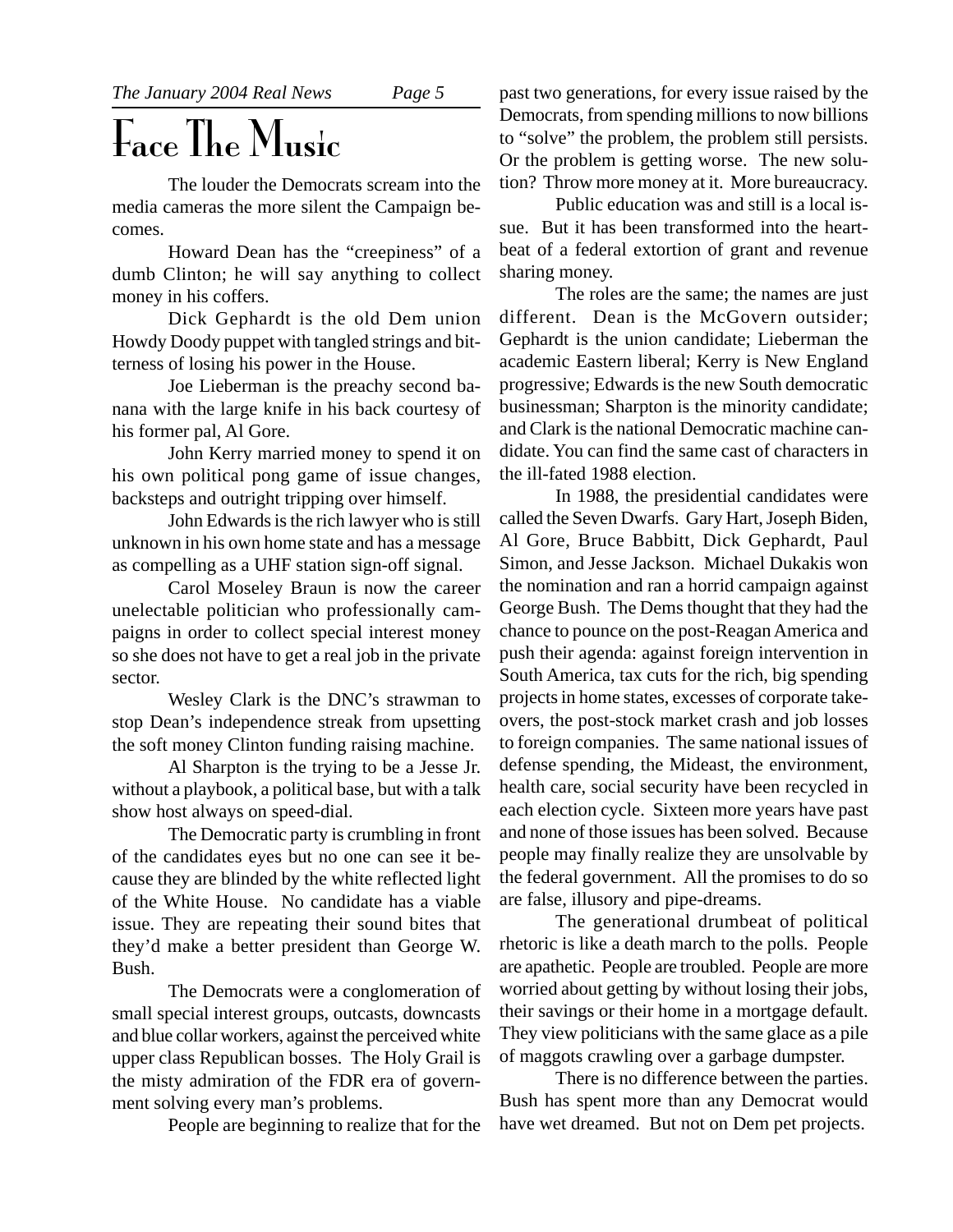### Musical Chairs

The Dems having been playing primary musical chairs for a month with an extra chair so not as to offend any potential November voter. Why Al Sharpton gets the amount of stage time is part of the anchor change the party has to its Depression era roots. Leave no special interest behind.

No one gets ahead. No one cares. It's boring. The message is as muted as Kerry's boyhood naive pledge to a teacher that he will "do better" than Bush. How many times does a teacher have to her that in order to know that it is meaningless?

There were three things the party was counting on: a bad economy, a quagmire Iraqi war and lack of special interest spending by Bush. Bush has alienated his own Republican base by drastically expanding federal spending across the board, including new, costly and unproven special interest programs like prescription drug coverage. The challengers response is that "we'd spend more." The Iraqi war continues to drag on as a "police" action, suicide bombers and civil unrest. The Dems had pointed to the lack of the capture of Saddam and the lack of WMDs to criticize the foreign policy of the President. But once Saddam was captured, the assaults lacked any substance in the minds of the American public. The objective of getting Saddam had been accomplished in Baghdad. So the Dems look to the unemployment lines and the "jobless" recovery as their last chance. The CBO reports that the economy grew at 4% last year. Too robust for the argument that the country is on the brink of a depression. And the analogy that Dems will have a better economy, just like the grand days of Clinton era, are false because in retrospect (and indictment) the great wealth creation of the 1990s was based upon fraud, misrepresentations and Enron accounting.

So the Democratic frontrunner Kerry is left with his pledge that he'd "do better" than Bush on (fill in the blank issue). It is a hollow statement for a caretaker social climbing Senator who in 20 years in Congress only sponsored 9 bills. His lack



of candor and leadership is equal to Howard Dean's paranoia secrecy of his embarrassing statehouse deals.

The Republicans have their own problem. Their inauguration party has one chair, a throne really, for W. There are no other candidates, no pretenders or contenders for the throne. Without an active primary season, some insiders fear that the nuts and bolts precinct by precinct organization skills will not be in place by November. The Dean campaign has shown that spending money like a drunken sailor, and importing student rally cheerleaders in Iowa cannot substitute for veteran, political brick and mortar local organizations. The hardcore Republican base of those local organizations don't like Bush's tenure of being the proponent to open immigration/amnesty when more and more of their jobs are being exported to Asia; the massive social spending programs for social security and nationalized health care; the rising federal deficit; and the lack of a final exit strategy from Iraq or even a rotation of troops back home. The problem is that the US has committed more than 70 percent of its troops throughout the world. We are stretching the reserves, and their families, to the brink. Bush can lose these core voters through conduct faster than he can secure the Reagan Democrats (blue collar factory workers). Many of those workers have been deemed "unemployable" and now have part time jobs to get by.